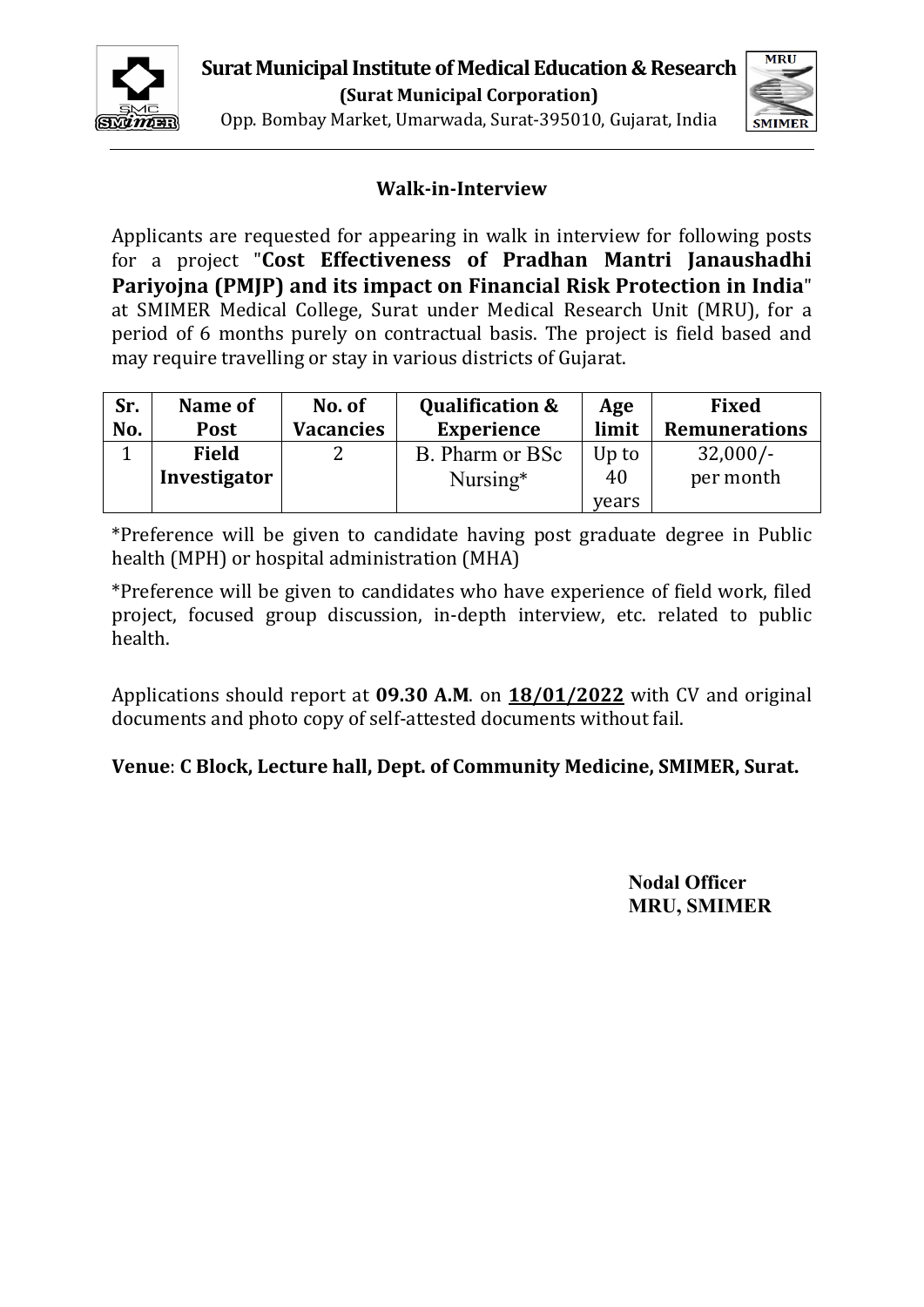# **Surat Municipal Institute of Medical Education & Research**



(Surat Municipal Corporation) Opp. Bombay Market, Umarwada, Surat-395010, Gujarat, India



## **MEER** MULTI-DISCIPLINARY RESEARCH UNIT (MRU)

(Established under ICMR, Department of Health Research, Government of India, New Delhi)

|                                                      |        |                    | <b>Application Form</b>  |                                                                                                                                                                                                                                      |                      |                                                          |
|------------------------------------------------------|--------|--------------------|--------------------------|--------------------------------------------------------------------------------------------------------------------------------------------------------------------------------------------------------------------------------------|----------------------|----------------------------------------------------------|
|                                                      |        |                    | Post: Field Investigator |                                                                                                                                                                                                                                      |                      | Stick your recent<br><b>PASS PORT size</b><br>photograph |
| 1. Name of Candidate (in Block Letter)<br>2. Address |        |                    |                          | <u> 1989 - Johann John Barn, mars an t-Amerikaansk politiker (</u>                                                                                                                                                                   |                      |                                                          |
|                                                      |        |                    |                          | Email: <u>contract and contract and contract and contract and contract and contract and contract and contract and contract and contract and contract and contract and contract and contract and contract and contract and contra</u> |                      |                                                          |
|                                                      |        |                    |                          |                                                                                                                                                                                                                                      |                      |                                                          |
| 3. Date of Birth:<br>4. Sex: Male                    | Female |                    |                          | Age: Vrs. & Months                                                                                                                                                                                                                   |                      |                                                          |
| 5. Present Job                                       |        |                    |                          |                                                                                                                                                                                                                                      |                      |                                                          |
| 6. Educational Qualification                         |        |                    |                          |                                                                                                                                                                                                                                      |                      |                                                          |
| No.   Examination   Year of                          |        | College/University |                          | <b>Marks</b>                                                                                                                                                                                                                         | Percentage   Attempt |                                                          |

| No. | Examination |                | Year of   College/University | <b>Marks</b>    | Percentage | Attempt |
|-----|-------------|----------------|------------------------------|-----------------|------------|---------|
|     |             | <b>Passing</b> |                              | <b>Obtained</b> |            |         |
| 1.  |             |                |                              |                 |            |         |
|     |             |                |                              |                 |            |         |
| 2.  |             |                |                              |                 |            |         |
|     |             |                |                              |                 |            |         |
| 3.  |             |                |                              |                 |            |         |
|     |             |                |                              |                 |            |         |

#### **7. Details of Experience (attach extra sheet, if required)**

| No. | Organisation | <b>Designation</b> | <b>Work Duration</b> | Details of work done<br>during the job (attach<br>sheet if required) |
|-----|--------------|--------------------|----------------------|----------------------------------------------------------------------|
| ı.  |              |                    |                      |                                                                      |
| 2.  |              |                    |                      |                                                                      |
| 3.  |              |                    |                      |                                                                      |